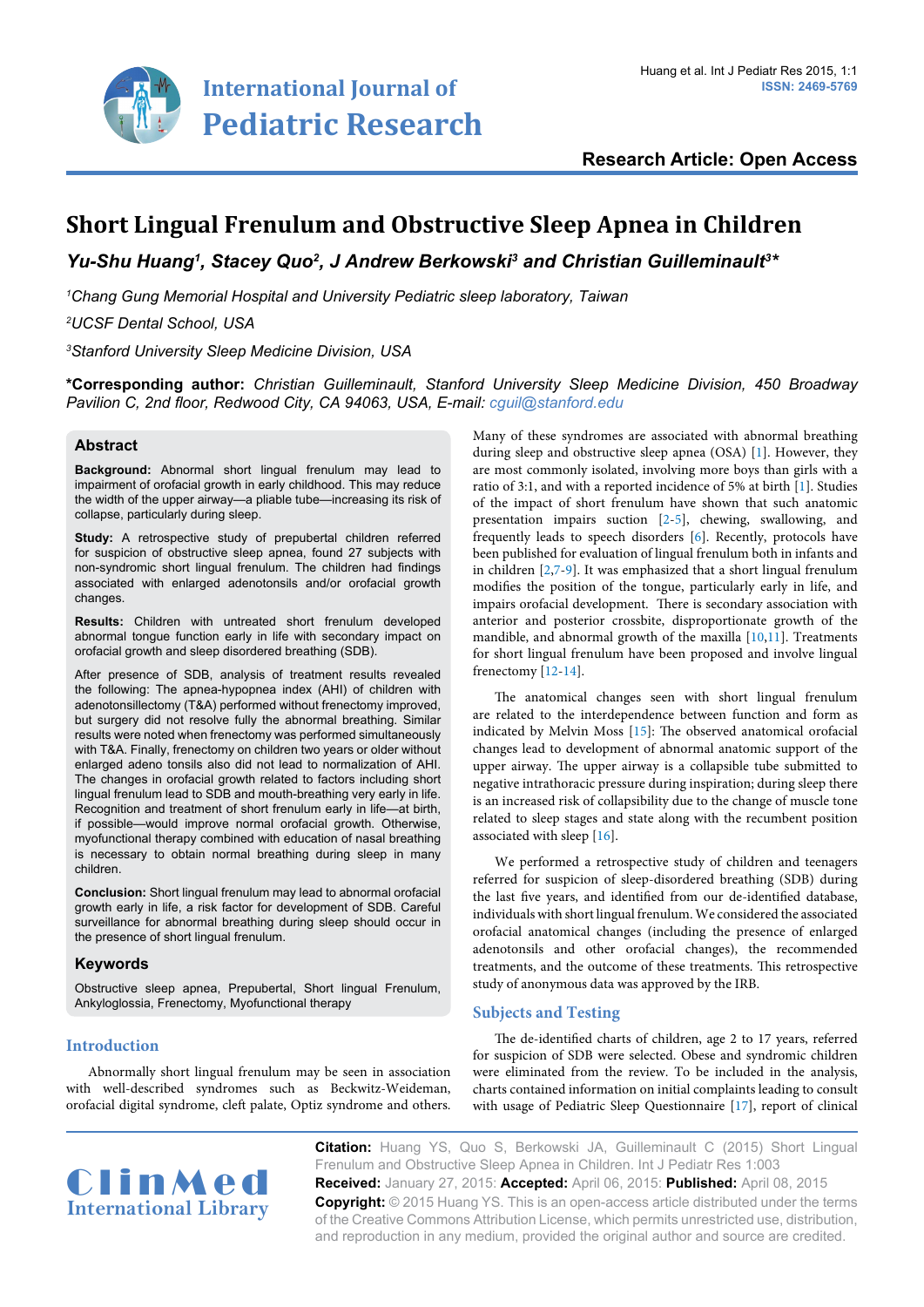

**Figure 1:** Example of a short lingual frenulum in a prepubertal child with obstructive sleep apnea

<span id="page-1-1"></span>

|                                                                                                              | At entry                                                   |       | After 1 <sup>st</sup> treatment |                                                        |
|--------------------------------------------------------------------------------------------------------------|------------------------------------------------------------|-------|---------------------------------|--------------------------------------------------------|
|                                                                                                              |                                                            | n (%) |                                 | n (%)                                                  |
| Demographics (n=27)<br><b>Boys</b><br>Mean Age (years) (SD)                                                  | 18 (63%)<br>$11.4 \pm 5.2$                                 |       |                                 | $12.3 \pm 4.6$                                         |
| <b>Disease characteristics</b>                                                                               |                                                            |       |                                 |                                                        |
| Overall symptoms                                                                                             | 27                                                         | (100) |                                 | 9(90)                                                  |
| Fatigue                                                                                                      | 27                                                         | (100) |                                 | 10(37)                                                 |
| <b>EDS</b>                                                                                                   | 9                                                          | (35)  |                                 | 1(4)                                                   |
| Poor sleep                                                                                                   | 18                                                         | (67)  |                                 | 9(33)                                                  |
| Snoring                                                                                                      | 20                                                         | (74)  |                                 | 2(7.5)                                                 |
| Speech problems+                                                                                             | 13                                                         | (48)  |                                 | 2(7.5)                                                 |
| Swallowing problems+                                                                                         | 7 <sup>1</sup>                                             | (26)  |                                 | 0(0.0)                                                 |
| Chewing problems+                                                                                            |                                                            | 6(22) |                                 | 1(3.7)                                                 |
| Tonsil scale<br>0/1<br>2<br>3<br>$\overline{4}$<br>Mouth breathing                                           | 8(30)<br>9(33)<br>5(18.5)<br>5(18.5)<br>27(100)            |       |                                 | 18(66.6)<br>9(33)<br>0(0.0)<br>0(0.0)<br>25 (92.5)     |
| PSG findings<br>AHI, mean ±SD<br>SaO2nadir, mean ±SD<br>Flow limitation, mean ±SD)<br>Mouth breathing (%TST) | $12 \pm 4.6$<br>$89 \pm 2.5$<br>$73 \pm 11$<br>$78 \pm 14$ |       |                                 | $3 \pm 2$<br>$94 \pm 1.6$<br>$31 \pm 9$<br>$61 \pm 16$ |

<span id="page-1-0"></span>٦

evaluation of orofacial findings indicating investigation of tonsils using the Friedman scale [[18](#page-3-17)], investigation of subjective upperairway opening using the Mallampati-Friedman scale [\[18](#page-3-17)], evaluation of inferior nasal turbinates, dental crowding, presence of over jet and/ or overbite [[18](#page-3-17)], and determination of "facial harmony" with frontal measurements [[18\]](#page-3-17). If nasal allergies were suspected, a consult with an allergist for treatment was obtained, and if orthodontic problems were suspected, results of evaluation by a specialist were available. Indication of short lingual frenulum and its potential association with speech, swallow, or mastication problems were outlined. Such impairment may have occurred during early childhood, and treatment of the secondary consequence (such as speech therapy) may have been implemented without addressing the primary cause (short lingual frenulum).

All patients had in-laboratory diagnostic polysomnography (PSG) that included the following: EEG (4 leads), EOG, chin and leg EMG, ECG (one lead), and body position. The respiration was monitored using nasal pressure transducer; mouth-breathing with thermos-couple; chest and abdominal movements with inductive plethysmography bands, diaphragmatic-intercostal, and rectusoblique muscle EMG; pulse oximetry (Massimo TM) from which both

oxygen saturation (SaO2) and finger-plethysmography were derived; and continuous video monitoring.

The conclusion of the testing was abnormal breathing during sleep with indication of the treatment plan.

Post treatment follow-up was available indicating:

- a) Selected treatment
- b) Changes compared to baseline, including questionnaire data
- c) Post-treatment PSG findings

Based on the results obtained, a follow-up decision contained any further treatment recommendations and subsequent follow up information including PSG data.

## **Analysis**

The data were collected and organized on spreadsheets. Sleep and respiratory scoring of PSGs followed the pediatric scoring guidelines, according to the American Academy of Sleep Medicine (AASM-2007) [[19\]](#page-3-13). The presence of nasal flow limitation was determined using criteria published by Guilleminault et al. [[20](#page-3-14)] and Palombini et al. [[21](#page-3-15)]. The time spent mouth-breathing during sleep was also calculated as a percentage of total sleep time [\[22\]](#page-3-16). Data were analyzed using t-test for repeated measures.

#### **Results**

We identified 27 patients with association of short lingual frenulum and SDB who met entry criteria [\(Figure 1\)](#page-1-0). The mean age was 11.4 years (range: 2 to 16 years). Children presented with symptoms of SDB [\(Table 1](#page-1-1)) such as snoring, poor sleep, and fatigue but also a history of symptoms associated with short lingual frenulum such as problems with speech, swallowing or suction, particularly early in life. Children with speech problems may have been sent to speech therapy, but none of the children had frenulum treatment. As can be seen ([Table 1](#page-1-1)), 10 children had enlarged tonsils (Friedman scores of 3 and 4), five children had been recommended to consult an orthodontist due to evident crowding of dentition, 22 children presented with an abnormal Mallampati-Friedman score of 3 or 4 [[18](#page-3-17)]. In all cases, there was presence of a high and narrow hard palate and distortion of the "harmonic face" [[18](#page-3-17)] with either a longer lower third of the face or reduction of the middle third compared to the other thirds.

All children presented with abnormal orofacial anatomy and reduced oral cavity size. None of the children or their parents was aware of the presence of an abnormal short lingual frenulum, despite history of speech therapy early in life, feeding and/or swallowing

<sup>+</sup> indicates that symptom was reported during pre-pubertal period but not present necessarily at time of evaluation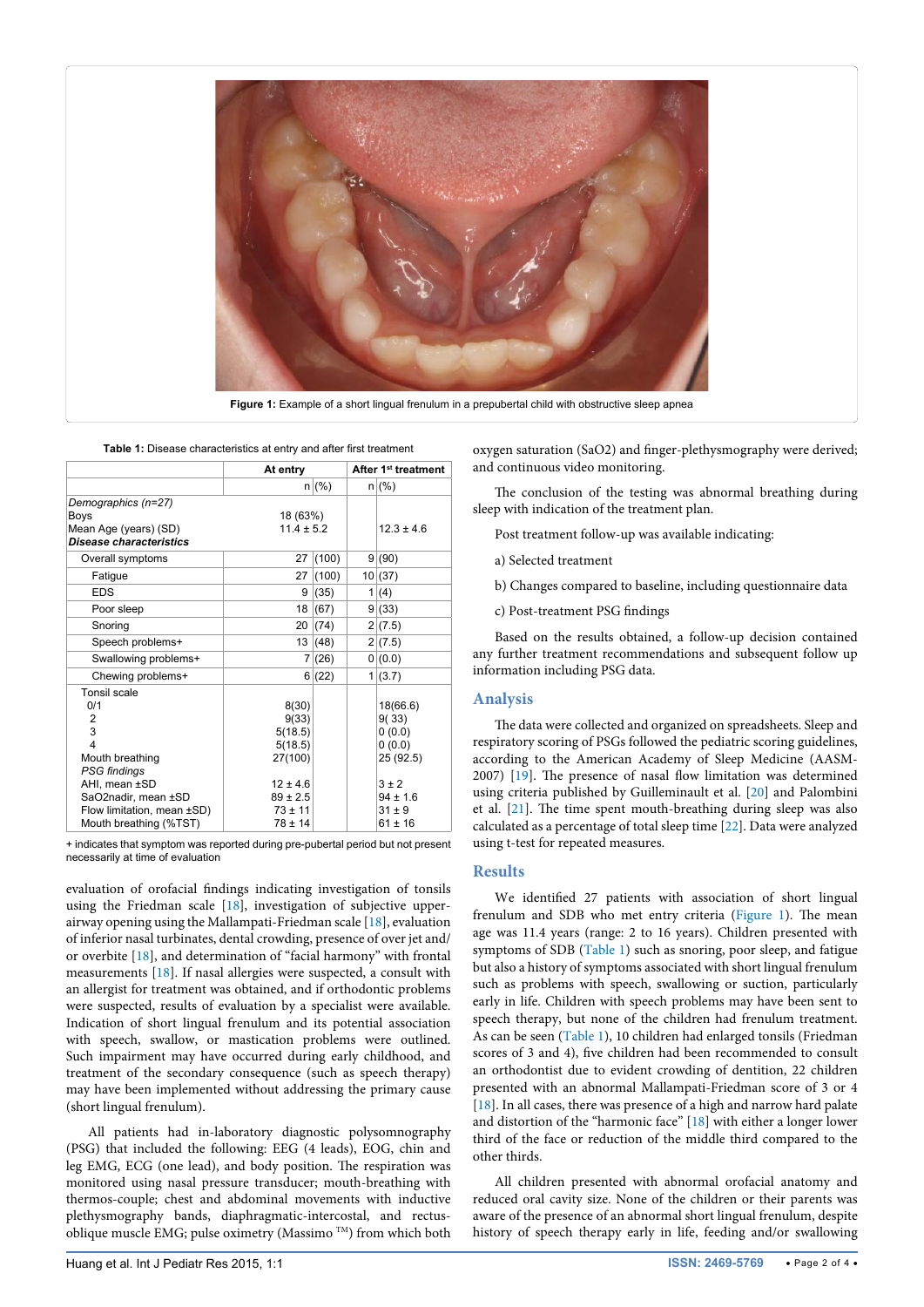difficulties, or prior adenotonsillectomy (T&A) or orthodontic treatment.

All children had PSG s with an abnormal apnea-hypopnea-index (AHI) and abnormal nadir of oxygen saturation during sleep. Results are presented in [table 1](#page-1-1).

In sum: on initial presentation, children with a short lingual frenulum had associated anatomic problems linked to abnormal breathing during sleep, such as adenotonsillar hypertrophy, but all presented with orofacial features favoring collapse of the upper airway during sleep with presence of a high and narrow palatal vault [[16](#page-3-11)[,22\]](#page-3-16).

Finally, detailed family history revealed that one parent had a short frenulum in 6 out of our 27 cases, and short frenulum was present in three siblings of the patients.

Following recognition of abnormal breathing during sleep, some children (n=10) had been referred to ear-nose-throat specialists (ENT) for T&A and frenectomy when large tonsils were present, and 8 children with normal sized tonsils (confirmed by nasopharyngoscopy and/or lateral radiographs) were also referred to ENT for frenectomy. Nine children were referred to orthodontists for rapid maxillary expansion (RME) and need for frenectomy was also mentioned. Children were asked to have post-treatment follow-up by sleep medicine including investigation with PSG.

## **Follow-up post treatment#1**

The sleep medicine follow-up occurred between three and four months post T&A with frenectomy or isolated frenectomy; and about one month after rapid maxillary expansion, with expander in place, for children sent to orthodontists. None of the children sent for orthodontia treatment had frenectomy and two children had T&A without frenectomy. In summary: 13 children had frenectomy either isolated (n=5) or in association with T&A (n=8), but frenectomy was not performed in 14 children despite recommendation to perform such treatment.

[Table 1](#page-1-1) presents the results obtained post treatment #1, independent of its type.

There was an overall improvement by clinical evaluation and PSG including children in which frenectomy had not been performed; parents reported, however, persistence of some symptoms particularly of "fatigue" and "poor sleep" in about one third of the cases. The AHI was significantly decreased, and oxygen saturation nadir was significantly improved (p=0.01 for each condition, paired t-test); flow limitation was also improved (p=0.05 paired t-test) but to a lesser degree.

There was persistence of mouth-breathing: only two children, treated by both T&A and frenectomy spent less than 10% of their sleep mouth breathing, a percentage considered as normal [\[28\]](#page-3-18). All others had abnormal mouth-breathing during sleep, including the five children that underwent isolated frenectomy.

The conclusion of this first follow-up was that children recognized with OSA were clearly improved after either T&A or orthodontics, performed with or without frenectomy. However, 92.5% of the treated children still had an abnormal amount of mouth-breathing during sleep.

After collection of data, children without frenectomy were referred back to ENT and recommended to undergo treatment (n=16). Considering the prior finding of persistence of mouth-breathing despite frenectomy, all children with residual AHI, flow limitation, and mouth-breathing were recommended to have myofunctional treatment with a specialist after surgery (n=25).

#### **Follow-up post treatment #2**

Eleven patients came back for further follow-up, six months after the first post treatment investigation. They had treatment with myofunctional therapy for 4 to 6 months [[23-](#page-3-19)[25](#page-3-20)].

These included those who underwent frenectomy with orthodontia (n=5), isolated frenectomy (n=4)), and children post T&A with new frenectomy subsequent to the first follow up visit (n= 2).

None of these 11 patients or their parents had clinical complaints. At follow-up PSG, these cases had a mean AHI of  $0.8 \pm 0.9$ , a mean oxygen saturation nadir of 97.2  $\pm$  1.0%, a mean flow limitation during sleep of  $7.5 \pm 6\%$ , and time spent mouth breathing during sleep of 4  $+4.1\%$ 

## **Discussion**

Diagnosing frenulum abnormalities can be difficult because the examiner has to be aware of the anatomy of the tongue, including different aspects of the frenulum and adjacent regions. In addition, the examiner must know what functions may be affected by the alterations of the lingual frenulum. Moreover, the cut-off point between normal and abnormal frenulum may be a challenge particularly early in life. In this study, all patients were non-syndromic and had a clearly recognizable short lingual frenulum at clinical evaluation. None of the children referred for suspicion of SDB had been recognized with such anatomical abnormality before referral. Short lingual frenulum is a known factor in altering orofacial growth particularly impacting development of the maxilla due to the low placement of the tongue. It leads to the abnormal development of a high and narrow hard palate, and secondarily, mouth-breathing during sleep. These changes occur early in life, as the orofacial growth is particularly fast during the first two years of life. The observed secondary anatomical changes occurring in the oral cavity are known to increase the degree of collapsibility of the upper airway during sleep, and recognition of a short lingual frenulum in a toddler and older children should lead to investigation of SDB.

It has also been hypothesized that mouth-breathing may be a factor in tonsillar enlargement: normally a child is an obligate nosebreather and the nose humidifies, heats, and regulates airflow before it reaches the distal portions of the upper airway. Mouth-breathing not only increases upper airway resistance [[26\]](#page-3-21) but also causes micro trauma to the back of the throat that may induce local inflammatory reactions in the tonsils, leading to their enlargement. Unrecognized short lingual frenulum at birth or very early in life may lead to suction, swallowing, masticatory, and speech acquisition problems. It negatively impacts orofacial growth leading to abnormal breathing during sleep, including development of mouth-breathing that will in turn worsen the abnormal orofacial growth. This can produce "nasal disuse," particularly during sleep, an often-missed condition [[22\]](#page-3-16) that will not spontaneously improve even after surgical elimination of the abnormal anatomic presentation; daytime reeducation and retraining of nasal usage will be needed.

Our study involves a relatively small number of children, and our longest follow-up investigation is with fewer children than at initial presentation due to loss to follow up, and such factors are limitations in the interpretation of our findings.

We have no indication why frenectomy was not performed earlier or even, in many cases, at time of T&A. Frenectomy does not significantly increase the surgical risks associated with T&A. Considering the negative impact of short lingual frenulum on orofacial development of children early in life, and the fact that the above children were already presenting with OSA, we suggest that lingual frenulum be systematically examined by otolaryngologists and pediatricians in the presence of early in life difficulties with function of the oral cavity and in the presence of SDB. Additionally, frenectomy should be integrated in surgical planning, independently of its timing [[27](#page-3-22)].

Evaluation of breathing during sleep should be performed as early as possible in subjects recognized with short lingual frenulum. One fact is clear: frenectomy for short lingual frenulum in isolation or following T&A helps but is commonly insufficient to resolve all abnormal breathing patterns during sleep when SDB is present.